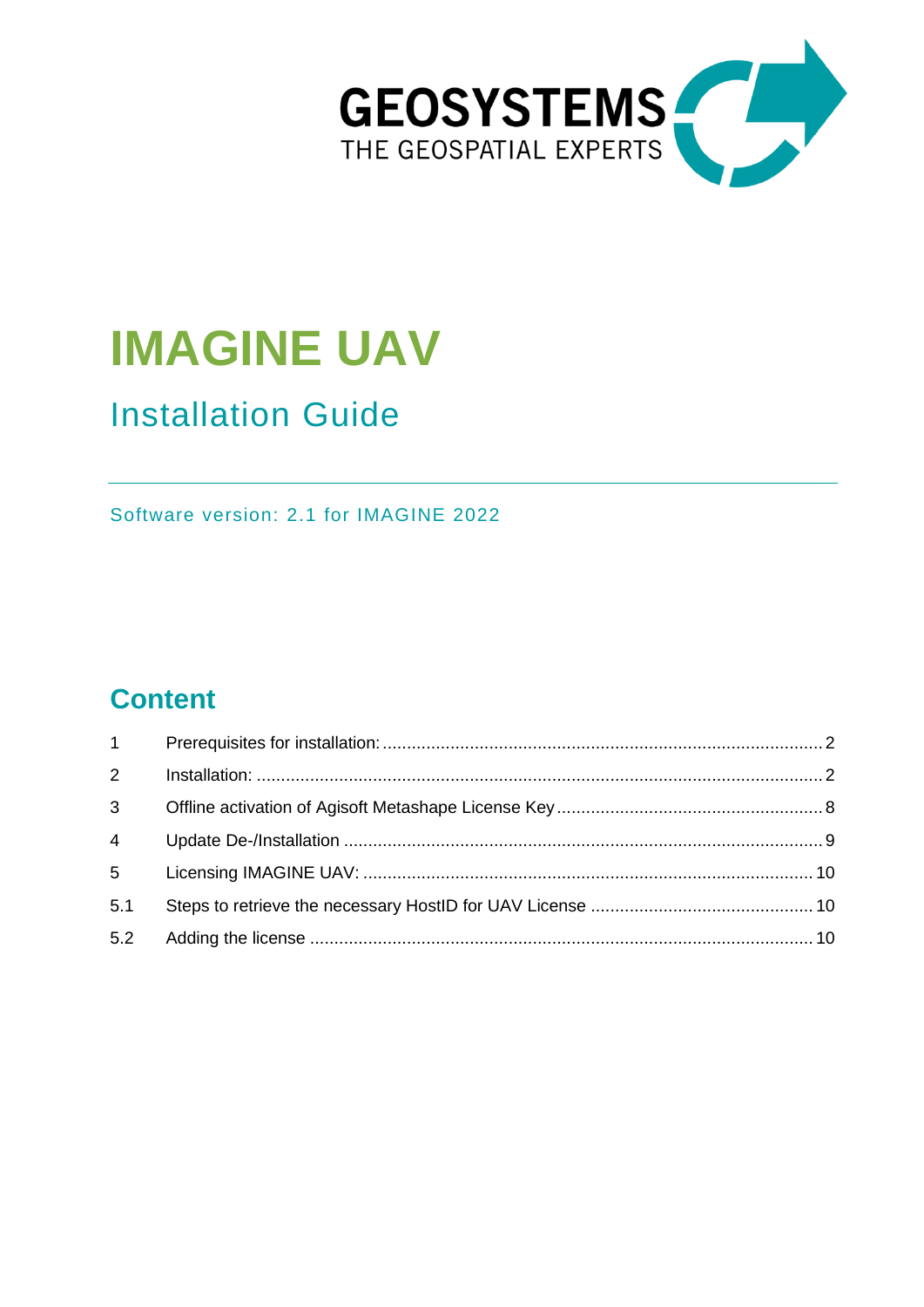## <span id="page-1-0"></span>**1 Prerequisites for installation:**

- 1. ERDAS IMAGINE **2022** or Update 1 (installed and licensed)
- 2. IMAGINE UAV Installer [\(https://www.geosystems.de/produkte/imagine](https://www.geosystems.de/produkte/imagine-uav/download)[uav/download\)](https://www.geosystems.de/produkte/imagine-uav/download)
- 3. Agisoft License Key (existing or provided by GEOSYSTEMS)
- 4. IMAGINE UAV License Key (provided by GEOSYSTEMS)
- 5. **Internet connection** (otherwise continue with chapter 3 after installation)

Please note:

The standard version is licensed **standalone nodelocked**.

Please install and license on your workstation.

**Retrieve the Host-ID** before installing **and send it to us / your local reseller**. When you have received the IMAGINE UAV license (and the Agisoft License Key), you can proceed with the installation.

<span id="page-1-1"></span>For Licensing and retrieving Host-ID, please see Chapter 5, page 8.

#### **2 Installation:**

- a) **Start** the installer for IMAGINE UAV 2.1
- b) Select a **language**
- c) **Close** other applications, if open (i.e., **IMAGINE**)
- d) Agree license terms
- e) **Check all** boxes for a **new** installation:



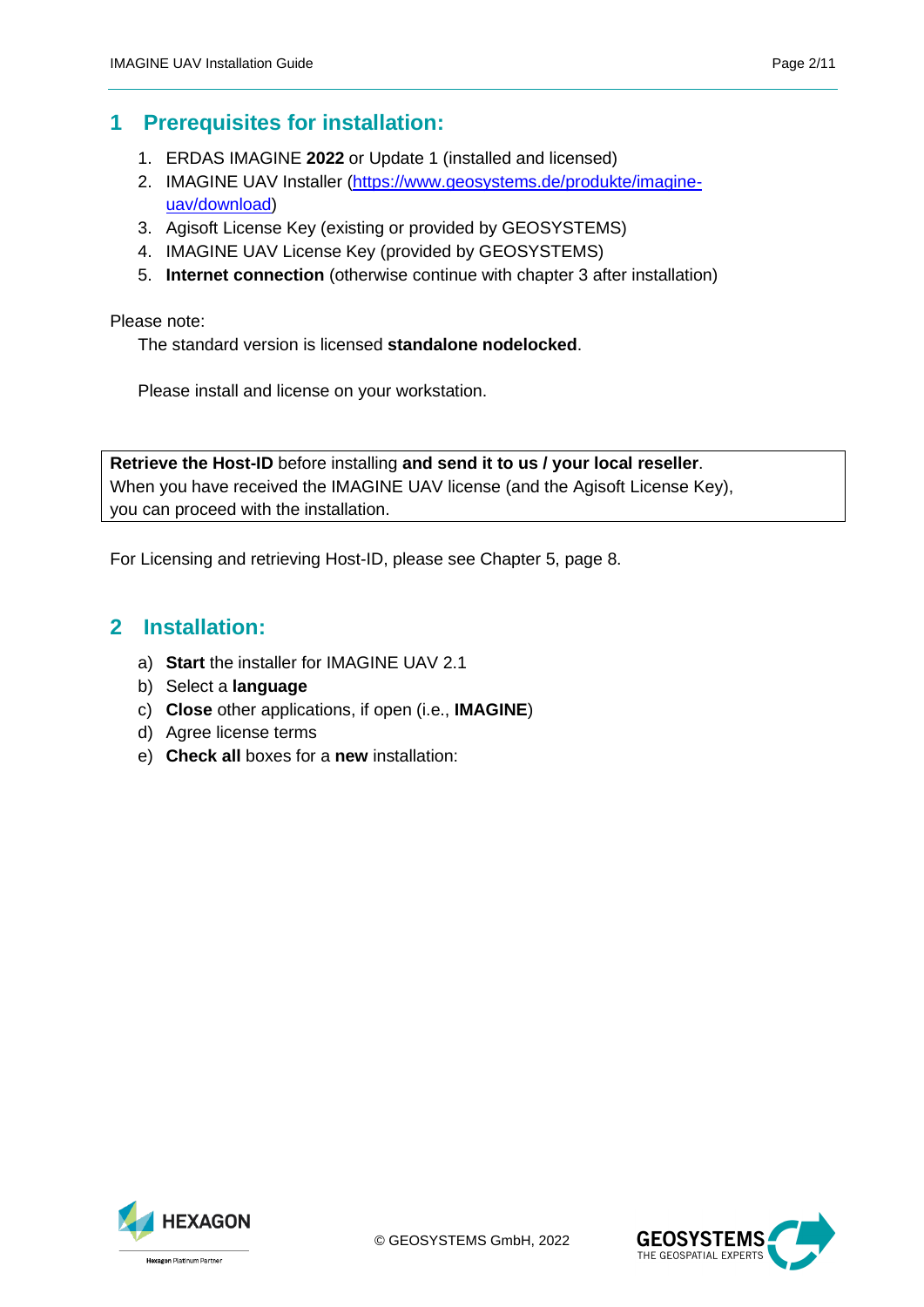| MAGINE UAV 2022 v2.1_3795 Setup             |                                                                                                                       |                                                                                   | ×      |  |
|---------------------------------------------|-----------------------------------------------------------------------------------------------------------------------|-----------------------------------------------------------------------------------|--------|--|
| <b>GEOSYSTEMS</b><br>THE GEOSPATIAL EXPERTS | <b>Choose Components</b><br>Choose which features of IMAGINE UAV 2022 v2.1_3795 you<br>want to install.               |                                                                                   |        |  |
| install. Click Next to continue.            | Check the components you want to install and uncheck the components you don't want to                                 |                                                                                   |        |  |
| Select components to install:               | <b>IMAGINE UAV</b><br>Agisoft Metashape Profes<br>Licencing Tools<br>V VC runtime (vcredist.exe)<br>V UAV sample data | Description<br>Position your mouse<br>over a component to<br>see its description. |        |  |
| Space required: 351.4MB                     | ∢<br>⋗                                                                                                                |                                                                                   |        |  |
| Nullsoft Install System v2.46               | < Back                                                                                                                | Next                                                                              | Cancel |  |

- f) Select which Agisoft you want to use:
	- a. The one, provided with this installer
	- b. Another version to be installed (separate installer is needed).
	- c. An already installed version (installation of 1.8 or higher is required)

| C IMAGINE UAV 2022 v2.1_3795 Setup     |                                                                                                                                        |        |  |
|----------------------------------------|----------------------------------------------------------------------------------------------------------------------------------------|--------|--|
| <b>GEOSYSTEMS</b><br>EOSPATIAL EXPERTS | Selection of Agisoft Metashape version<br>Select the version to install/use                                                            |        |  |
| Agisoft Metashape selection            | 1.8.1.13915) Install incorporated version of Agisoft Metashape (1.8.1.13915)                                                           |        |  |
|                                        | Compatibility to IMAGINE UAV operators is quaranteed.                                                                                  |        |  |
|                                        | Install other version of Agisoft Metashape (at least 1.8 is required)<br>Compatibility with IMAGINE UAV operators cannot be quaranteed |        |  |
| Select Agisoft Metashape Setup:        |                                                                                                                                        |        |  |
|                                        |                                                                                                                                        | Select |  |
|                                        | Use already installed version (at least 1.8 is required)                                                                               |        |  |
|                                        | Compatibility with IMAGINE UAV operators cannot be quaranteed                                                                          |        |  |
|                                        | Select exiting Agisoft Metashape installation path:                                                                                    |        |  |
|                                        |                                                                                                                                        | Select |  |
| Nullsoft Install System v2.46          |                                                                                                                                        |        |  |
|                                        | < Back                                                                                                                                 | Cancel |  |



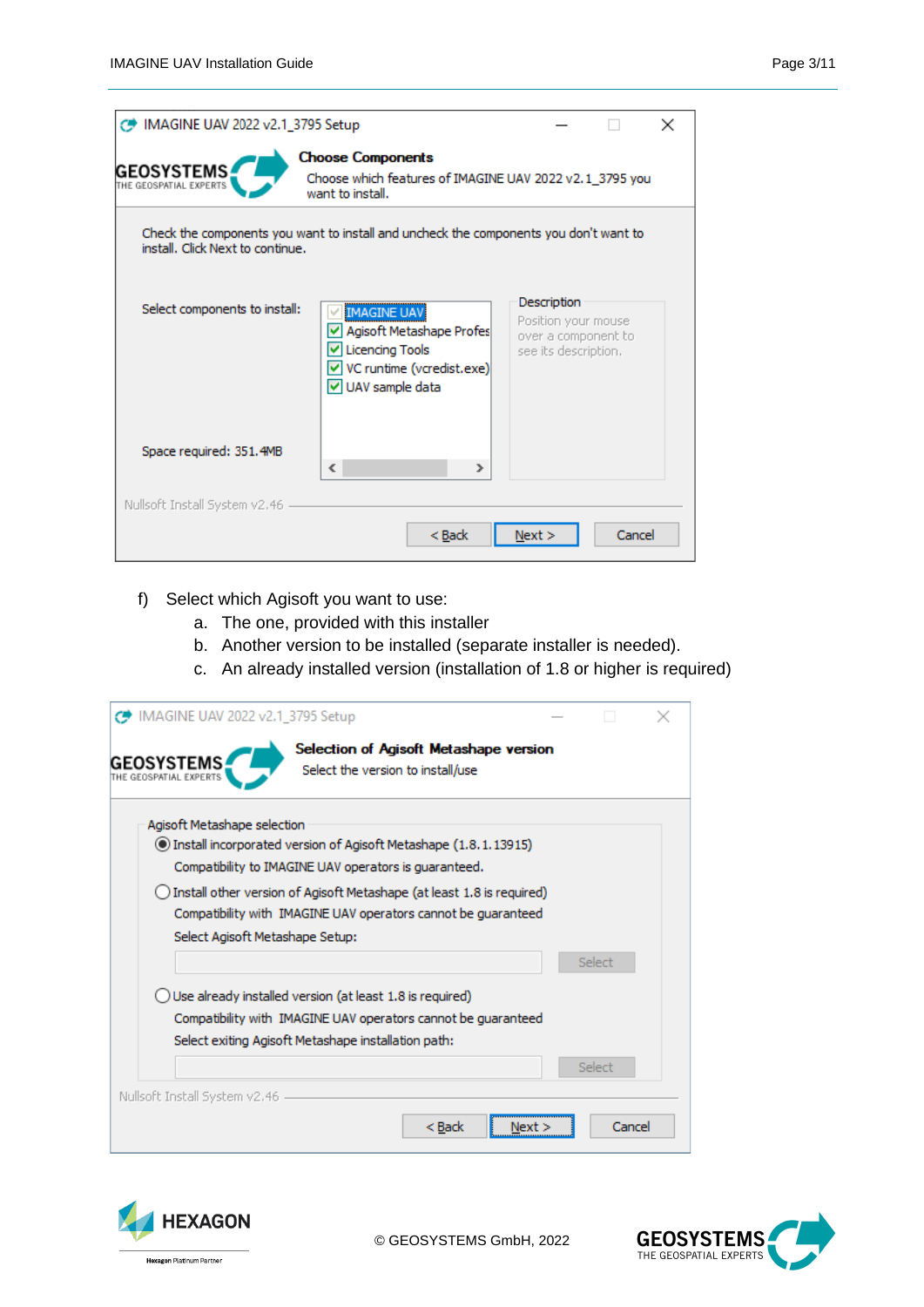#### g) Select **how to activate** your Agisoft Metashape

- a. Enter Activation Key provided (new installation)
- b. Choose this option for an existing installation of Metashape

| MAGINE UAV 2022 v2.1_3795 Setup                                                                                                                                                                                     |                     |                                                              |  |        | × |  |  |  |
|---------------------------------------------------------------------------------------------------------------------------------------------------------------------------------------------------------------------|---------------------|--------------------------------------------------------------|--|--------|---|--|--|--|
| <b>GEOSYSTEMS</b><br>THE GEOSPATIAL EXPERTS                                                                                                                                                                         | Software activation | Please select how to activate Agisoft Metashape Professional |  |        |   |  |  |  |
| Software activation procedure                                                                                                                                                                                       |                     |                                                              |  |        |   |  |  |  |
| Activate Agisoft Metashape Professional                                                                                                                                                                             |                     |                                                              |  |        |   |  |  |  |
| Select this option to activate Agisoft Metashape Professional during installation. In<br>case you do not have an active internet connection, this option will allow you also to<br>initiate the offline activation. |                     |                                                              |  |        |   |  |  |  |
| Manual Activation of Agisoft Metashape Professional                                                                                                                                                                 |                     |                                                              |  |        |   |  |  |  |
| In case your version of Agisoft Metashape Professional has been activated already<br>or you wish to activate it manually, please select this option.                                                                |                     |                                                              |  |        |   |  |  |  |
| Nullsoft Install System v2.46                                                                                                                                                                                       |                     |                                                              |  |        |   |  |  |  |
|                                                                                                                                                                                                                     |                     | < Back                                                       |  | Cancel |   |  |  |  |

h) Paste your Agisoft License key in the red field and continue:



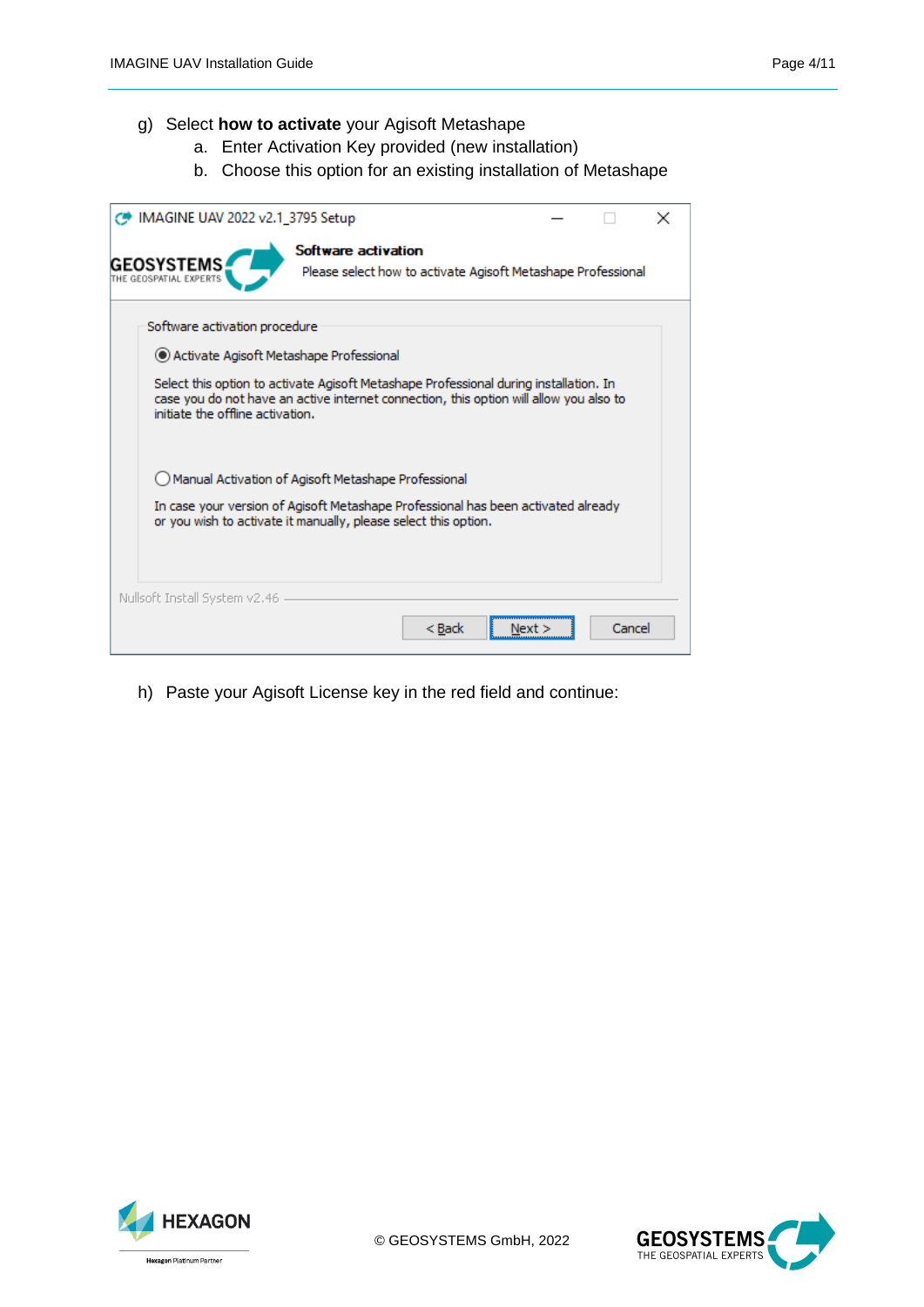| C IMAGINE UAV 2022 v2.1_3795 Setup                                                                                                                                                                                                                                                                                                               |                                       |                                                       |      |        |  |  |  |  |
|--------------------------------------------------------------------------------------------------------------------------------------------------------------------------------------------------------------------------------------------------------------------------------------------------------------------------------------------------|---------------------------------------|-------------------------------------------------------|------|--------|--|--|--|--|
| <b>GEOSYSTEMS</b><br>THE GEOSPATIAL EXPERTS                                                                                                                                                                                                                                                                                                      | <b>Activation key</b><br>Professional | Please enter the activation key for Agisoft Metashape |      |        |  |  |  |  |
| Agisoft Metashape Professional License key<br>Please enter the provided activation key to automatically activate Agisoft<br>Metashape Professional. If you don't have an activation key, please contact<br>GEOSYSTEMS support under support@geosystems.de.<br>Not activating Agisoft Metashape Professional will disallow saving of any results. |                                       |                                                       |      |        |  |  |  |  |
| <b>Activation key:</b><br>Format: XXXXX-XXXXX-XXXXX-XXXXX-XXXXX-XXXXX                                                                                                                                                                                                                                                                            |                                       |                                                       |      |        |  |  |  |  |
| Nullsoft Install System v2.46                                                                                                                                                                                                                                                                                                                    |                                       | $Back$                                                | Next | Cancel |  |  |  |  |

#### i) Summary of necessary information: go on with **Install** to Install IMAGINE UAV

| MAGINE UAV 2022 v2.1_3795 Setup                                          |        | $\times$ |
|--------------------------------------------------------------------------|--------|----------|
| <b>Installation summary</b><br>GEOSYSTEMS                                |        |          |
| Installation summary                                                     |        |          |
| You have provided all necessary information. The installation can start. |        |          |
|                                                                          |        |          |
|                                                                          |        |          |
|                                                                          |        |          |
|                                                                          |        |          |
|                                                                          |        |          |
|                                                                          |        |          |
|                                                                          |        |          |
| Nullsoft Install System v2.46                                            |        |          |
| $Back$<br>Install                                                        | Cancel |          |

In the background **Agisoft Metashape is activated online**.



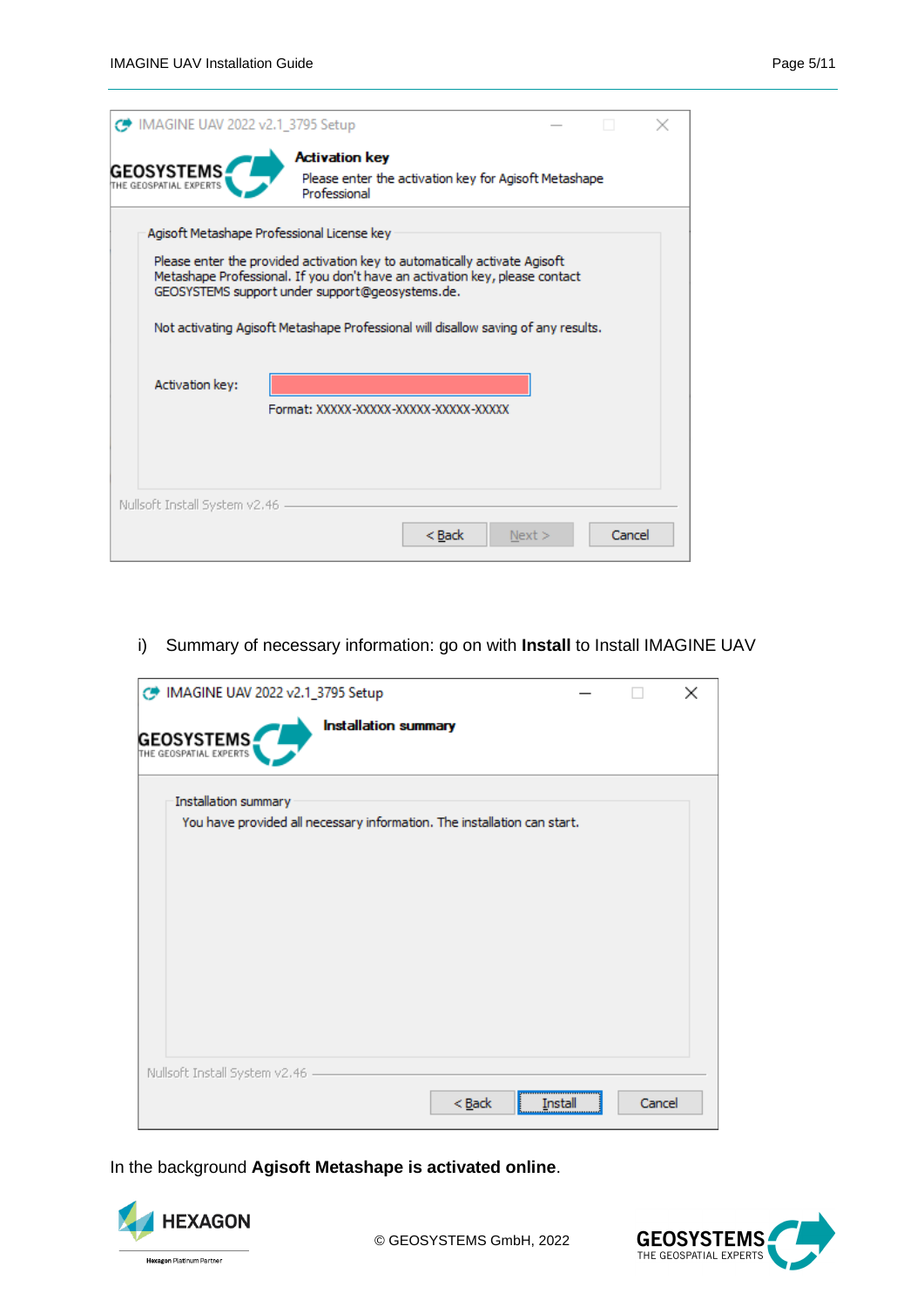You will need an internet connection for this step. After the activation no permanent online connection is needed.

If you are **not online** the following message will occur:

**→** Proceed with chapter 3 Offline Acivation

| GEOSYSTEMS UAV Workflow for Spatial Modeler 2016 v1.4.0 S                                                                                                                                                                                                                                                                                                                                    | × |
|----------------------------------------------------------------------------------------------------------------------------------------------------------------------------------------------------------------------------------------------------------------------------------------------------------------------------------------------------------------------------------------------|---|
| The online activation of Agisoft PhotoScan Professional for<br>GEOSYSTEMS failed.<br>You were unable to connect to http://actpro.agisoft.com.<br>Please make sure that this system is able to<br>access the internet and try again.<br>Confirm with OK to run offline activation instead. To do so, please<br>select an activation request file and send this file to<br>support@agisoft.com |   |
| Abbrechen                                                                                                                                                                                                                                                                                                                                                                                    |   |



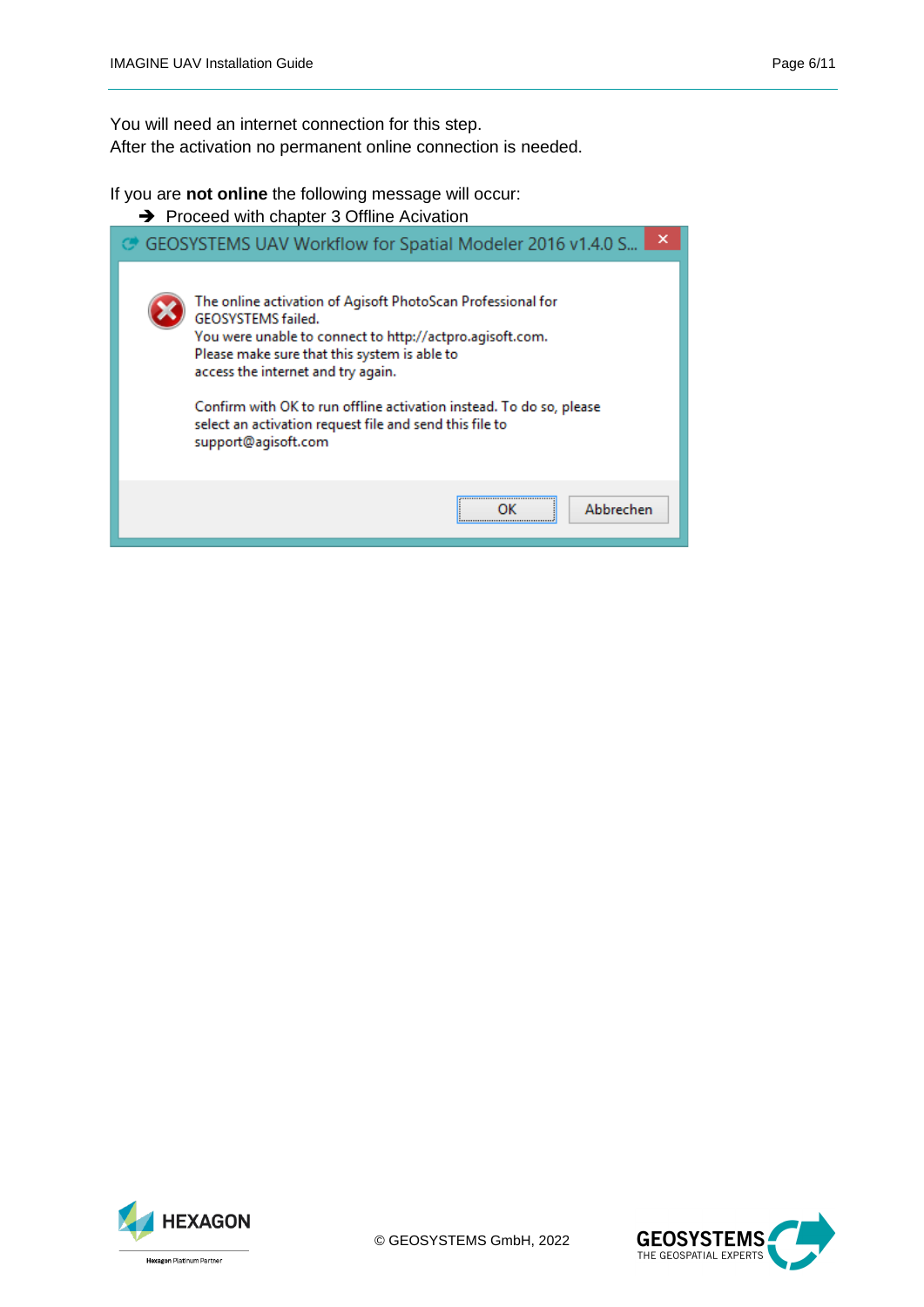j) After successful installation and activation of the Metashape license:

| ○ GEOSYSTEMS UAV Workflow for Spatial Modeler 2018 |                                                                   |  |        |  |  |  |  |  |
|----------------------------------------------------|-------------------------------------------------------------------|--|--------|--|--|--|--|--|
| <b>GEOSYSTEMS</b>                                  | <b>Installation Complete</b><br>Setup was completed successfully. |  |        |  |  |  |  |  |
| Completed                                          |                                                                   |  |        |  |  |  |  |  |
| Show details                                       |                                                                   |  |        |  |  |  |  |  |
|                                                    |                                                                   |  |        |  |  |  |  |  |
|                                                    |                                                                   |  |        |  |  |  |  |  |
|                                                    |                                                                   |  |        |  |  |  |  |  |
| Nullsoft Install System v2.46                      |                                                                   |  |        |  |  |  |  |  |
|                                                    | Close<br>$<$ Back                                                 |  | Cancel |  |  |  |  |  |



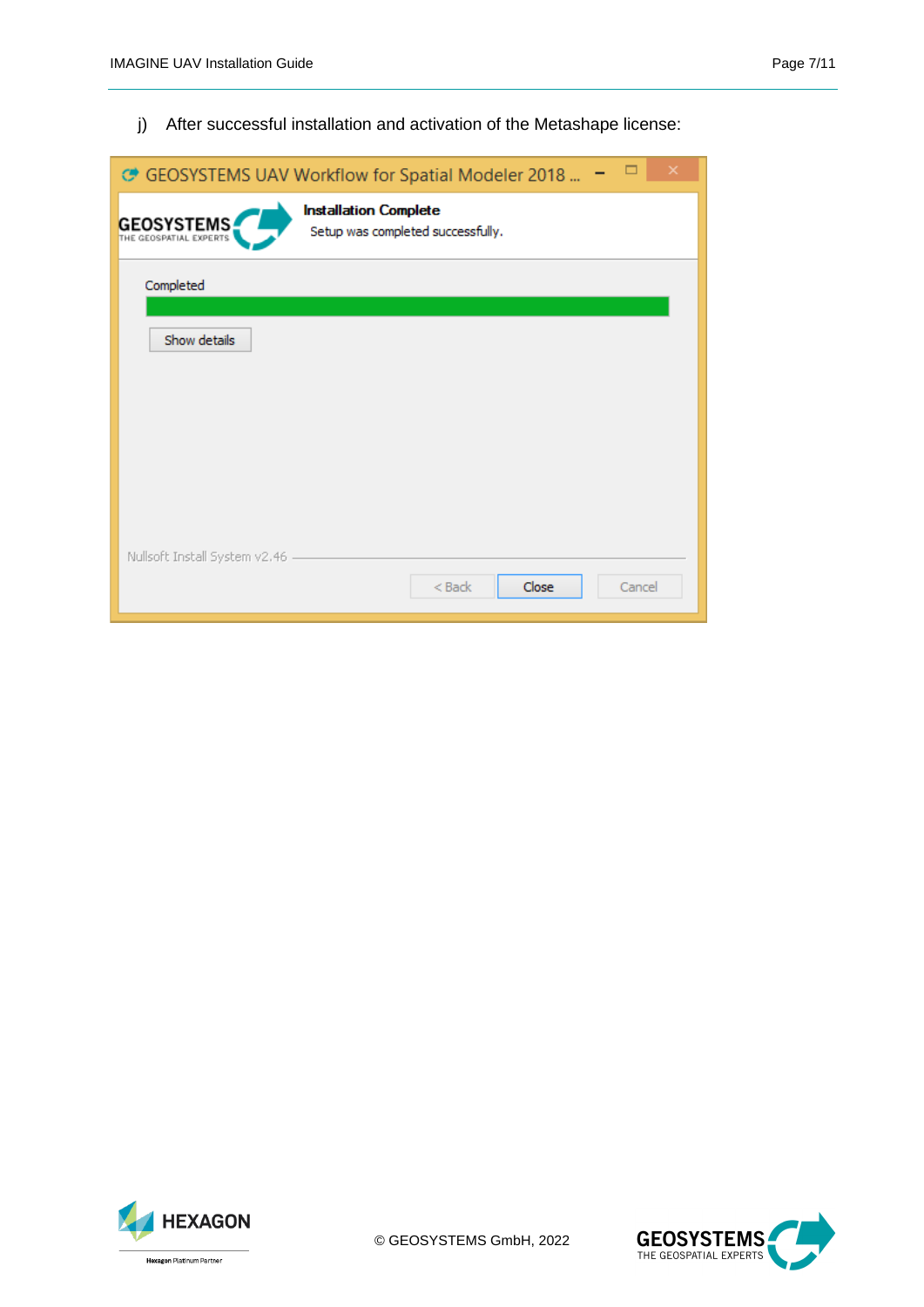## <span id="page-7-0"></span>**3 Offline activation of Agisoft Metashape License Key**

a) Here you can start the **offline activation** of Agisoft.



b) With **OK** safe the Request file (\*.act):

| G                                                                                                        | Save activation request file                    |   |                   |                                                                                                                              |   |           |               | ×  |
|----------------------------------------------------------------------------------------------------------|-------------------------------------------------|---|-------------------|------------------------------------------------------------------------------------------------------------------------------|---|-----------|---------------|----|
|                                                                                                          | > Dieser PC > Daten (E:)                        |   | C<br>v            | "Daten (E:)" durchsuchen                                                                                                     |   |           | مر            |    |
| Organisieren v                                                                                           | Neuer Ordner                                    |   |                   |                                                                                                                              |   | 睚 ▼       | $\circledast$ |    |
| <b>In</b> . Downloads<br>Zuletzt besucht<br><b>Dieser PC</b><br>Bilder                                   |                                                 | Α | Name              | Sentinel_Grid_GoogleEarth<br>SMS_Temp<br>SMS_Working<br>SpatialModels                                                        | ۰ |           |               | Α  |
| Desktop<br>Dokumente<br>Downloads<br>Musik<br><b>Videos</b><br>國<br>System (C:)<br><b>Ria</b> Daten (E:) |                                                 |   |                   | System Volume Information<br>test<br><b>TestDaten</b><br>UAV_workflow<br>Veranstaltungen<br>Video<br>ZGeoBW_Orthophotomosaik |   |           |               |    |
| <b>G</b> Netzwerk                                                                                        |                                                 |   | $\times$ $\times$ | test.act                                                                                                                     |   |           | $\,$          | ٧  |
| Dateiname:                                                                                               | myRequest.act<br>Dateityp: Request file (*.act) |   |                   |                                                                                                                              |   |           | v<br>٧        |    |
| Ordner ausblenden                                                                                        |                                                 |   |                   | Speichern                                                                                                                    |   | Abbrechen |               | Æ. |



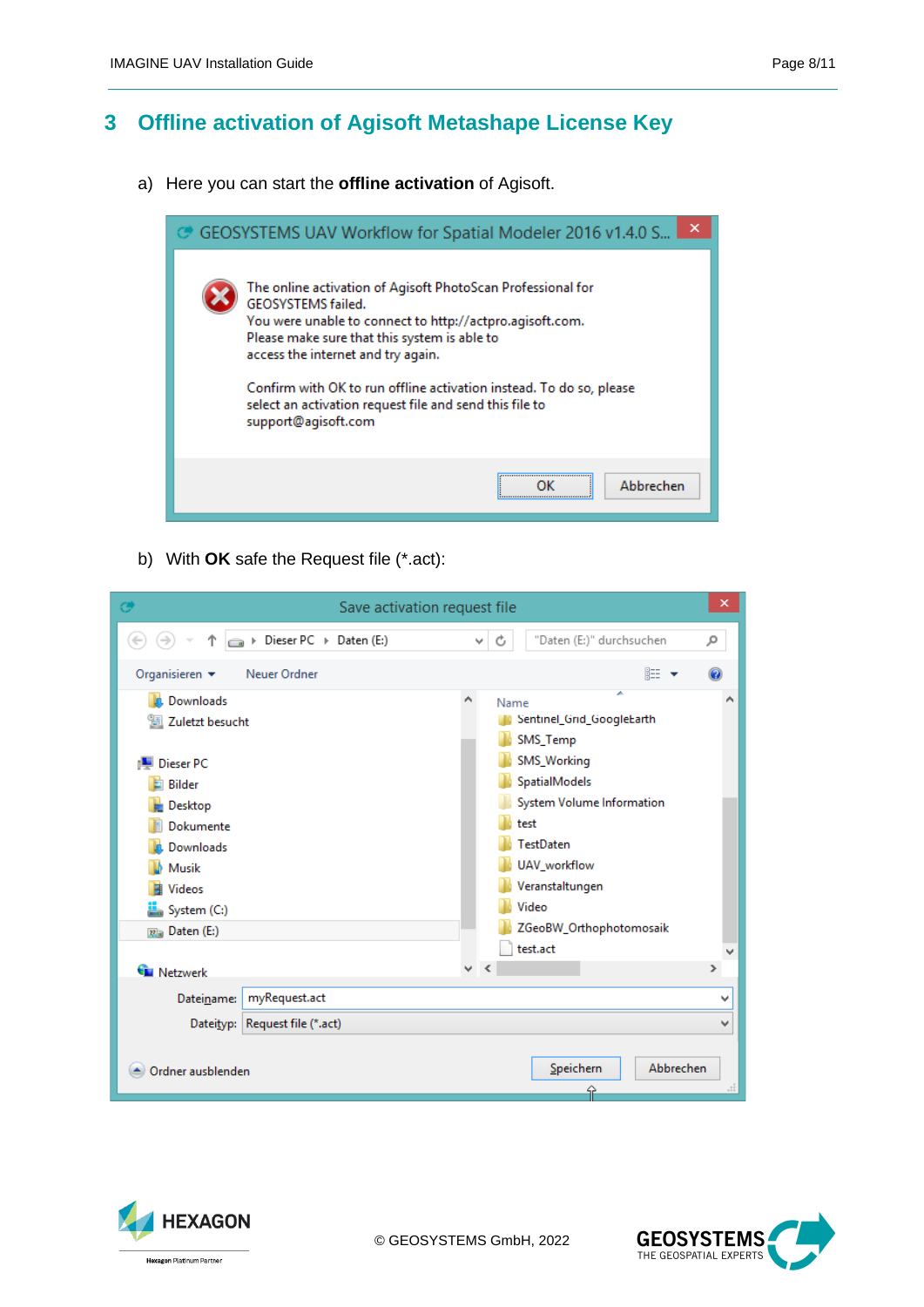c) The activation request is saved.



d) Please do now send the \*.act-file to to us [\(keycode@geosystems.de\)](mailto:keycode@geosystems.de) or to your local reseller. You will be provided with the necessary information to complete the offline activation of Metashape.

You will receive a \*lic file which has to be saved into the installation path: **C:\Program Files\Agisoft\Metashape Pro**

## <span id="page-8-0"></span>**4 Update De-/Installation**

If you do have an older Version installed on your system, please deactivate and remove it before installing the new one.

| a) |                                                |      |      | <b>Deactivate Photoscan</b>                           |       |                 |                  |                   |                                     |  |  |                            |
|----|------------------------------------------------|------|------|-------------------------------------------------------|-------|-----------------|------------------|-------------------|-------------------------------------|--|--|----------------------------|
|    | H                                              |      |      |                                                       |       |                 |                  |                   | Untitled — Agisoft PhotoScan (demo) |  |  |                            |
|    | File                                           | Edit | View | Workflow                                              | Tools | Photo           | <b>Help</b>      |                   |                                     |  |  |                            |
|    |                                                |      |      | $  D - B   \rightarrow 0$ , $  D - C   \rightarrow 0$ |       |                 |                  | Contents          |                                     |  |  | 88 88 58 4 4 4 4 5 5 6 7 P |
|    | Workspace                                      |      |      |                                                       |       | 日 ×             |                  | Check for Updates |                                     |  |  |                            |
|    | 3 电 PB B O O X                                 |      |      |                                                       |       |                 | Activate Product |                   |                                     |  |  |                            |
|    | <sup>它</sup> 图 Workspace (0 chunks, 0 cameras) |      |      |                                                       |       | About PhotoScan |                  |                   |                                     |  |  |                            |
|    |                                                |      |      |                                                       |       |                 |                  |                   |                                     |  |  |                            |

- b) **Stop GEOSYSTEMS License Service**
- c) **Deinstall IMAGINE UAV Workflow and Agisoft Metashape** under Program and Features
- d) **Install IMAGINE UAV** as described above (You may uncheck GEOSYSTEMS License Tools)



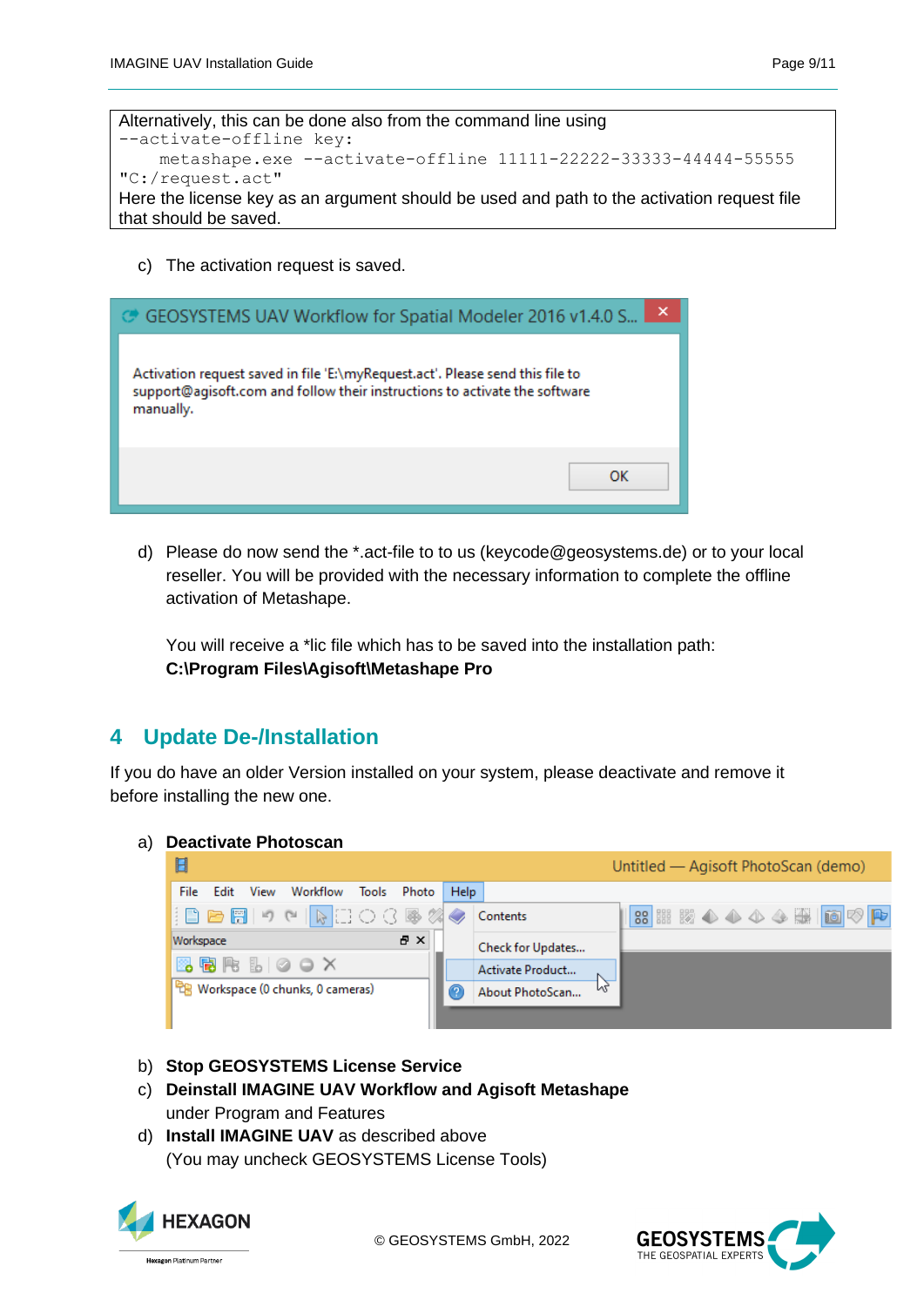# <span id="page-9-0"></span>**5 Licensing IMAGINE UAV:**

#### <span id="page-9-1"></span>**5.1 Steps to retrieve the necessary HostID for UAV License**

- 1. **Install** [GEOSYSTEMS License Tool](https://www.geosystems.de/fileadmin/redaktion/Software/Licensing/gs_LicenseTools_setup_1_4.zip) [\(www.imagine-uav.com/download.html\)](http://www.imagine-uav.com/download.html)
- 2. Start the GEOSYSTEMS License Tools and use the "**Get HostID**"-function to derive the Host-ID.

|                                                             |       |                    | <b>GEOSYSTEMS License Tool 1.3</b> |
|-------------------------------------------------------------|-------|--------------------|------------------------------------|
| File<br>License Sources License Service About<br>Get HostID |       |                    |                                    |
| <b>Show HostID</b>                                          |       |                    |                                    |
|                                                             |       |                    |                                    |
|                                                             |       |                    |                                    |
| Shows HostIDs of this computer                              |       | ?<br>$\times$      |                                    |
| HostIDs                                                     | Type  | <b>Description</b> |                                    |
| 4 Ethernet                                                  |       |                    |                                    |
| 00224dabfca0                                                | LAN   | Intel(R) Etherne   |                                    |
| <b>GEOSYSTEMS Dongle (not available)</b>                    |       |                    |                                    |
| Copy selected ID                                            | Close |                    |                                    |

3. Use the 'Copy selected ID' Button and **submit the Host-ID** to us [\(keycode@geosystems.de\)](mailto:keycode@geosystems.de) or your local reseller

Please use a LAN-ID, if possible. Wireless-IDs do not exist, when the device is switched off.

4. The **UAV license will be send to you** together with AGISOFT-License-Key

#### <span id="page-9-2"></span>**5.2 Adding the license**

When you have received your UAV License please load it with 'Add Local License':

|      |            |    |                   |                                           | <b>GEOSYSTEMS License Tool 1.3</b> |
|------|------------|----|-------------------|-------------------------------------------|------------------------------------|
| File | Get HostID |    |                   | License Sources   License Service   About |                                    |
|      |            |    | Add Local License |                                           |                                    |
|      |            | 65 |                   | Add Remote License Server                 |                                    |
|      |            |    |                   |                                           | $\mathcal{L}$                      |

Finally, your correct License Tool should look like this (click on current license source and product to display):